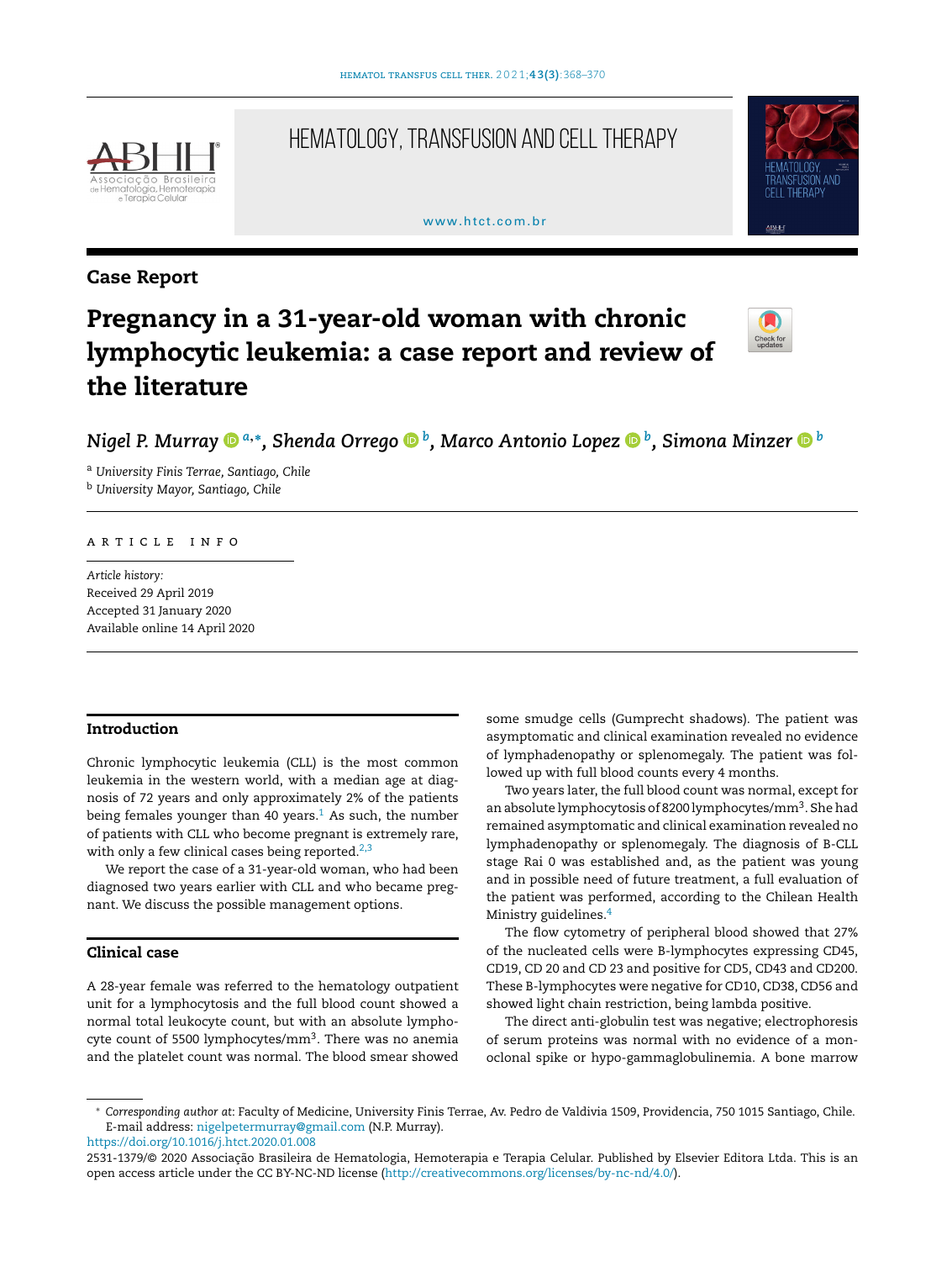aspiration and biopsy, although recommended in the Chilean guidelines, was not performed, as it was not clinically indicated. The cytogenetic analysis using chromosome banding showed no evidence of abnormalities, including the 17p and 11q deletions or 13q deletions. The polymerase chain reaction (PCR) analysis showed a positive  $V_H$  mutational status. Molecular cytogenetics using fluorescence *in situ* hybridization (FISH) for del (13q), del (11q), del (17p) and add (12) and zeta-chain-associated protein kinase 70 (ZAP-70) status are not available. The serum beta-2-microglobulin was 1 mg/mL (normal range < 2 mg/mL). A computed tomography (CT) scan of the neck, thorax, abdomen and pelvis was normal, with no evidence of splenomegaly or lymphadenopathies. The Chilean guidelines suggest a CT scan or chest radiograph with abdominal ultrasound.

A diagnosis of B-cell CLL stage Rai 0 was established, the CLL-IPI (international prognostic index) score was  $0.5$  $0.5$  The patient was kept under a watchful waiting, with full blood counts every six months.

At the age of 31 years, the patient was found to be pregnant; the pregnancy was uneventful. The full blood count remained normal during pregnancy, except for an absolute lymphocyte count of 8870 lymphocytes/mm<sup>3</sup>, which increased to 10,520/mm<sup>3</sup> in the pre-delivery. The direct and indirect antiglobulin tests remained negative and the serum beta-2 microglobulin was 0.9mg/mL. Clinically, the patient remained classified as stage Rai 0. The delivery was uneventful with a healthy infant and the placenta was free from CLL infiltration. The flow cytometry of cord blood did not detect CD5 positive lymphocytes.

After pregnancy, the absolute lymphocyte count decreased to 9630 lymphocytes/mm<sup>3</sup> and then slowly increased over the next three years to 11,490 lymphocytes/mm<sup>3</sup>. At the present time, the patient remains asymptomatic.

#### Discussion

Managing CLL during pregnancy requires close cooperation between obstetricians and hematologists; due to the paucity of cases there are no specific guidelines and patient care should be individualized. The risk of disease progression and the possible need for treatment must be carefully assessed, as well as the potential side effects for the fetus.

The indolent nature of CLL permits a watchful waiting approach in patients with asymptomatic early-stage disease (Rai 0, Binet A). Early treatment of these patients with anti-leukemia drugs, including signaling inhibitors or BCL-2 antagonists, is not recommended, $6$  as no survival benefit for early treatment has been shown. $7$  The recent International Workshop on Chronic Lymphocytic Leukemia (iwCLL) guidelines of 2018 recommend immunophenotyping of peripheral blood lymphocytes to confirm the diagnosis, but additional tests are only recommended when considering treatment.<sup>[6](#page-2-0)</sup> The 2019 National Comprehensive Cancer Network (NCCN) guidelines are similar, with prognostic parameters assessed only if treatment is considered, but include unilateral bone marrow aspiration and biopsy. $7$  However, a recent publication recommended that all patients should undergo risk stratification, according to the CLL-IPI, at the time of diagnosis and

those with low- or intermediate-risk CLL should be monitored for disease progression every 6–12 months. $8$ 

In the case report, CLL was confirmed using immunophenotyping of peripheral blood lymphocytes. The Chilean Health Ministry recommendations for CLL differ in that they stress the need to perform karyotyping using cytogenetic studies. The FISH, although preferred, is not widely available in Chile and that the detection of ZAP 70 and the  $V_H$  mutational status is optional. $4$  The serum beta-2-microglobulin is a routine test in Chile, although not mentioned in the Ministry guidelines.[4](#page-2-0) The CLL-IPI score in this reported case was 0 (low risk); in addition, the B-lymphocytes were CD38 negative, the expression of which is associated with un-mutated  $V_H$  sta-tus and a poorer prognosis.<sup>[6](#page-2-0)</sup> The CLL B-cells co-expressed CD200, this has been reported to be associated with older age, higher absolute lymphocyte counts, hepatosplenomegaly, higher Rai score and worse prognosis. $9$  The CT scanning is not routinely recommended at the time of diagnosis; an association between CT-detected thoracic or abdominal lymphadenopathy in Rai 0 CLL and shorter progression and treatment-free survival times was not confirmed in a recent meta-analysis.[10](#page-2-0)

During pregnancy there is a physiological effect on the white cell count, mainly due to an absolute increase in neutrophils, whereas the absolute lymphocyte count and ratio of B and T-cells remains unchanged. $<sup>2</sup>$  $<sup>2</sup>$  $<sup>2</sup>$  The decrease in the abso-</sup> lute post-delivery lymphocyte count seen in this case may be a result of lymphocyte re-distribution.[2](#page-2-0)

Indications for treatment are essentially the same as in non-pregnant patients, namely progressive bone marrow failure, massive lymphadenopathy or splenomegaly, autoimmune complications, B-type symptoms and progressive lymphocytosis with an increase of ≥50% in a period of two months or a lymphocyte doubling time of  $<$ five months.<sup>[6,7](#page-2-0)</sup> Leukostasis is rarely seen inCLL, however there is the potential risk of placental insufficiency due to a high white cell count. This leads to low birth weight, prematurity and increased fetal mortality, if left untreated.<sup>2</sup> [A](#page-2-0)lthough there is limited evidence for the use of leukopheresis in reducing the white cell count and the effect on fetal growth, it could be considered as a temporary therapy until post-delivery.

A recent retrospective analysis of first-line treatments for CLL between 2007 and 2013 indicated that chlorambucil and the combination of fludarabine, cyclophosphamide and rituximab (FCR) were the most common treatment regimens. $11$ Chlorambucil, fludarabine and cyclophosphamide are all category D drugs and congenital defects have been reported, especially when these drugs are used during the first trimester.<sup>[2](#page-2-0)</sup> Chemotherapy could be considered in the second or third trimester if there is rapidly progressive disease or compressive disease.<sup>2</sup> [A](#page-2-0)lthough exposure to chemotherapy is less likely to be teratogenic, the risk of intra-uterine growth retardation is increased. In animal models, rituximab has not been shown to be toxic to the fetus, however in humans it crosses the placenta from week 16 onwards and has been reported to cause neonatal lymphopenia and/or B-cell depletion when used in the second or third trimester.<sup>[2](#page-2-0)</sup>

The monoclonal antibodies ofatumumab and obinutuzumab are both category C drugs, although no teratogenicity was observed in animal studies.<sup>[2](#page-2-0)</sup>